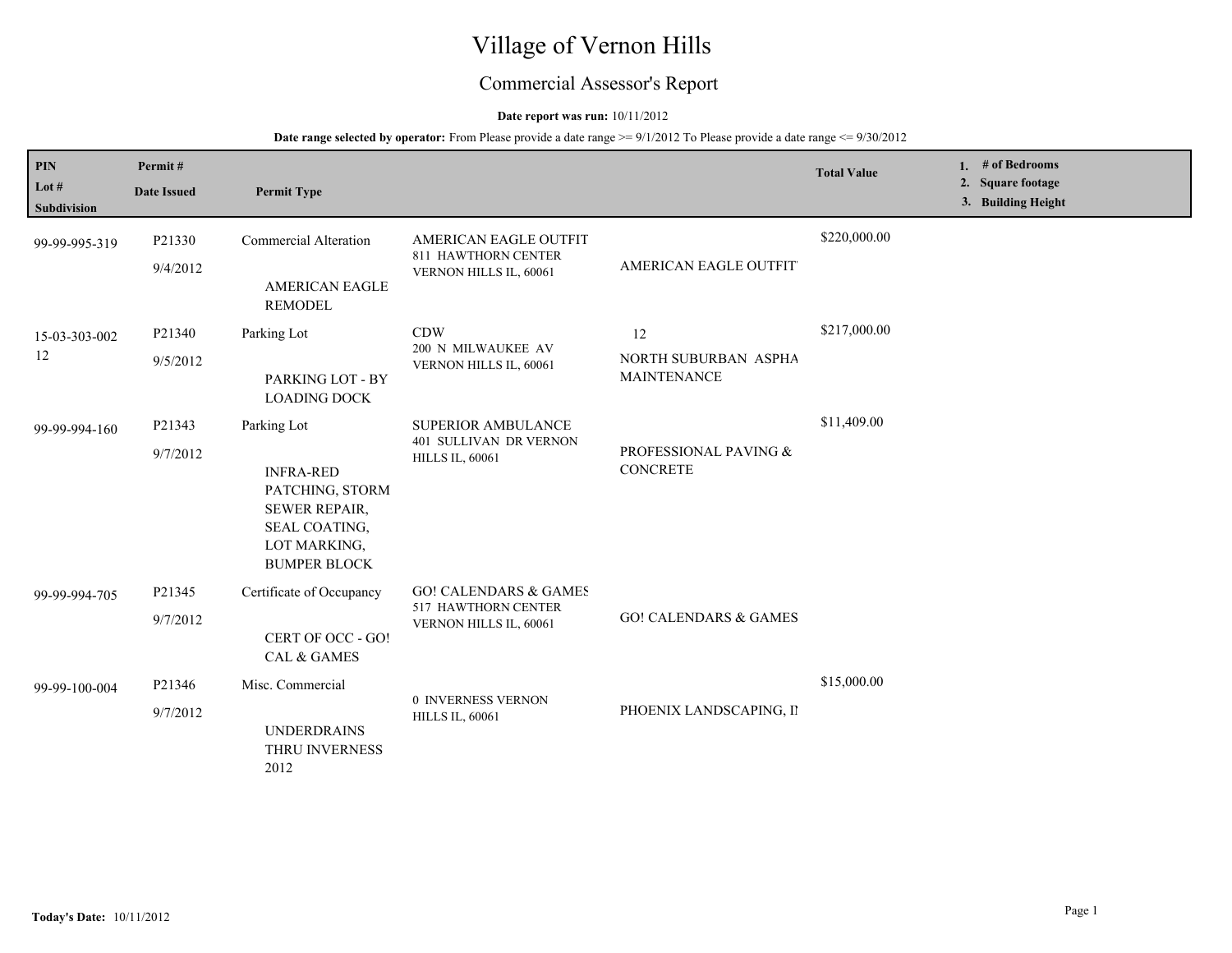| PIN<br>Lot $#$<br><b>Subdivision</b> | Permit#<br><b>Date Issued</b> | <b>Permit Type</b>                                                                             |                                                                                  |                                  | <b>Total Value</b> | 1. # of Bedrooms<br>2. Square footage<br>3. Building Height |
|--------------------------------------|-------------------------------|------------------------------------------------------------------------------------------------|----------------------------------------------------------------------------------|----------------------------------|--------------------|-------------------------------------------------------------|
| 99-99-100-819                        | P21349<br>9/10/2012           | Parking Lot<br>sealcoat, crackfilling,<br>pavement marking &<br>replace & remove 4"<br>asphalt | <b>860 MILWAUKEE VERNON</b><br><b>HILLS IL, 60061</b>                            | PAVEMENT SOLUTIONS LL            | \$12,371.65        |                                                             |
| 99-00-000-241                        | P21350<br>9/10/2012           | Certificate of Occupancy<br>CO: HALLOWEEN<br><b>WAREHOUSE</b>                                  | <b>HALLOWEEN WAREHOUSE</b><br>701 N MILWAUKEE AVE<br>362 VERNON HILLS IL, 60061  |                                  |                    |                                                             |
| 99-00-000-211                        | P21351<br>9/10/2012           | Commercial Alteration<br><b>BUILDOUT:</b><br><b>CARTER'S</b>                                   | <b>CARTER'S</b><br>701 N MILWAUKEE AVE<br>240 VERNON HILLS IL, 60061             | PRECISION PERMIT SERVIC<br>CORP. | \$250,000.00       |                                                             |
| 99-99-101-263                        | P21352<br>9/10/2012           | Security System<br><b>BURGLAR ALARM</b>                                                        | COOK MEMORIAL ASPEN I<br>701 ASPEN VERNON HILLS<br>IL, 60061                     | TYCO INTEGRATED SECUR            | \$800.00           |                                                             |
| 15-04-107-007                        | P21354<br>9/11/2012           | Parking Lot<br>PARKING LOT<br><b>RESURFACING</b>                                               | ADVOCATE CONDELL<br><b>6 E PHILLIP RD VERNON</b><br><b>HILLS IL, 60061</b>       | <b>BRASCO</b>                    | \$13,500.00        |                                                             |
| 99-99-100-819                        | P21355<br>9/11/2012           | Parking Lot<br>PARKING LOT<br>SEALCOAT ONLY                                                    | AARON'S ENT (STATION,ST<br><b>860 MILWAUKEE VERNON</b><br><b>HILLS IL, 60061</b> | SEAL-KOTE CORP                   | \$5,800.00         |                                                             |
| 15-04-201-014                        | P21356<br>9/11/2012           | HVAC - Combination<br><b>REPLACE</b><br><b>EXISTING ROOF</b><br>TOP UNIT                       | <b>LOOMCRAFT TEXTILES</b><br><b>645 N LAKEVIEW PKY</b><br>VERNON HILLS IL, 60061 | <b>LOOMCRAFT TEXTILES</b>        | \$1,965.00         |                                                             |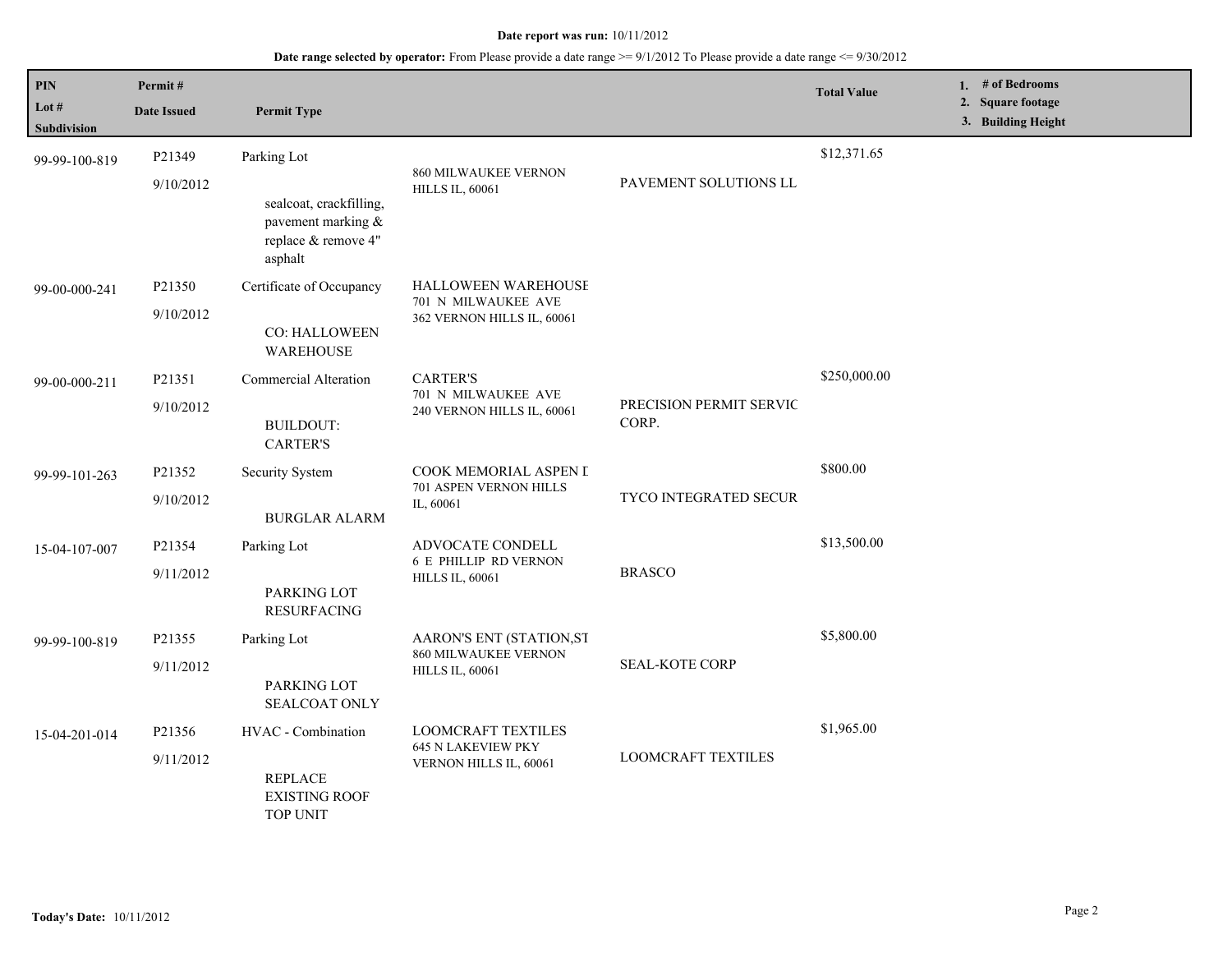| <b>PIN</b><br>Lot $#$ | Permit#            |                                                           |                                                              |                        | <b>Total Value</b> | 1. # of Bedrooms<br>2. Square footage |
|-----------------------|--------------------|-----------------------------------------------------------|--------------------------------------------------------------|------------------------|--------------------|---------------------------------------|
| <b>Subdivision</b>    | <b>Date Issued</b> | <b>Permit Type</b>                                        |                                                              |                        |                    | 3. Building Height                    |
| 99-99-994-596         | P21357             | Misc. Electrical                                          | <b>HOME DEPOT</b><br>493 N MILWAUKEE AV                      |                        | \$23,700.00        |                                       |
|                       | 9/11/2012          | MISC ELEC:<br>KITCHEN/APPLIAN<br><b>CE DEPT</b>           | VERNON HILLS IL, 60061                                       | PINNACLE SERVICES INC. |                    |                                       |
| 99-99-990-096         | P21359             | Parking Lot                                               | CRAIG/STEVEN DEVELOPM<br>1001 N BUTTERFIELD RD               |                        | \$15,324.00        |                                       |
|                       | 9/12/2012          | <b>SEAL COAT &amp;</b><br>STRIPING and<br><b>PATCHING</b> | VERNON HILLS IL, 60061                                       | MIDWEST BLACKTOP INC.  |                    |                                       |
| 99-99-990-709         | P21360             | Fire Sprinklers                                           | <b>SOMA</b><br>112 HAWTHORN CENTER<br>VERNON HILLS IL, 60061 | USA FIRE PROTECTION    | \$4,002.00         |                                       |
|                       | 9/12/2012          | FIRE SPRINKLERS                                           |                                                              |                        |                    |                                       |
| 99-99-100-267         | P21361             | Certificate of Occupancy                                  | <b>SEVEN HILLS</b><br>1175 HAWTHORN CENTER                   | HUSEYIN SACAN          |                    |                                       |
|                       | 9/12/2012          | <b>SEVEN HILL</b><br>KIOSK 1 OF 3                         | VERNON HILLS IL, 60061                                       |                        |                    |                                       |
| 99-99-100-401         | P21362             | Certificate of Occupancy                                  | <b>SEVEN HILL</b><br>1185 HAWTHORN CENTER                    |                        |                    |                                       |
|                       | 9/12/2012          | <b>SEVEN HILL 2 OF 3</b><br><b>KIOSK</b>                  | VERNON HILLS IL, 60061                                       | HUSEYIN SACAN          |                    |                                       |
| 99-99-100-266         | P21363             | Certificate of Occupancy                                  | <b>SEVEN HILL</b>                                            |                        |                    |                                       |
|                       | 9/12/2012          | <b>SEVEN HILL 3 OF 3</b><br><b>KIOSK</b>                  | 1180 HAWTHORN CENTER<br>VERNON HILLS IL, 60061               | HUSEYIN SACAN          |                    |                                       |
| 99-99-990-657         | P21366             | Sign                                                      | FOOT PLACE                                                   |                        | \$2,000.00         |                                       |
|                       | 9/13/2012          | <b>SIGN: FOOT PLACE</b>                                   | 111 TOWNLINE RD VERNON<br><b>HILLS IL, 60061</b>             | EXCEL SIGN, INC        |                    | 2. 13.00<br>3.16.00                   |
| 99-00-000-256         | P21367             | Security System                                           | <b>ATHLETICO</b><br>555 E TOWNLINE RD 24                     | ADT SECURITY SERVICES, | \$199.00           |                                       |
|                       | 9/13/2012          | <b>SECURITY</b><br><b>SYSTEM</b>                          | VERNON HILLS IL, 60061                                       |                        |                    |                                       |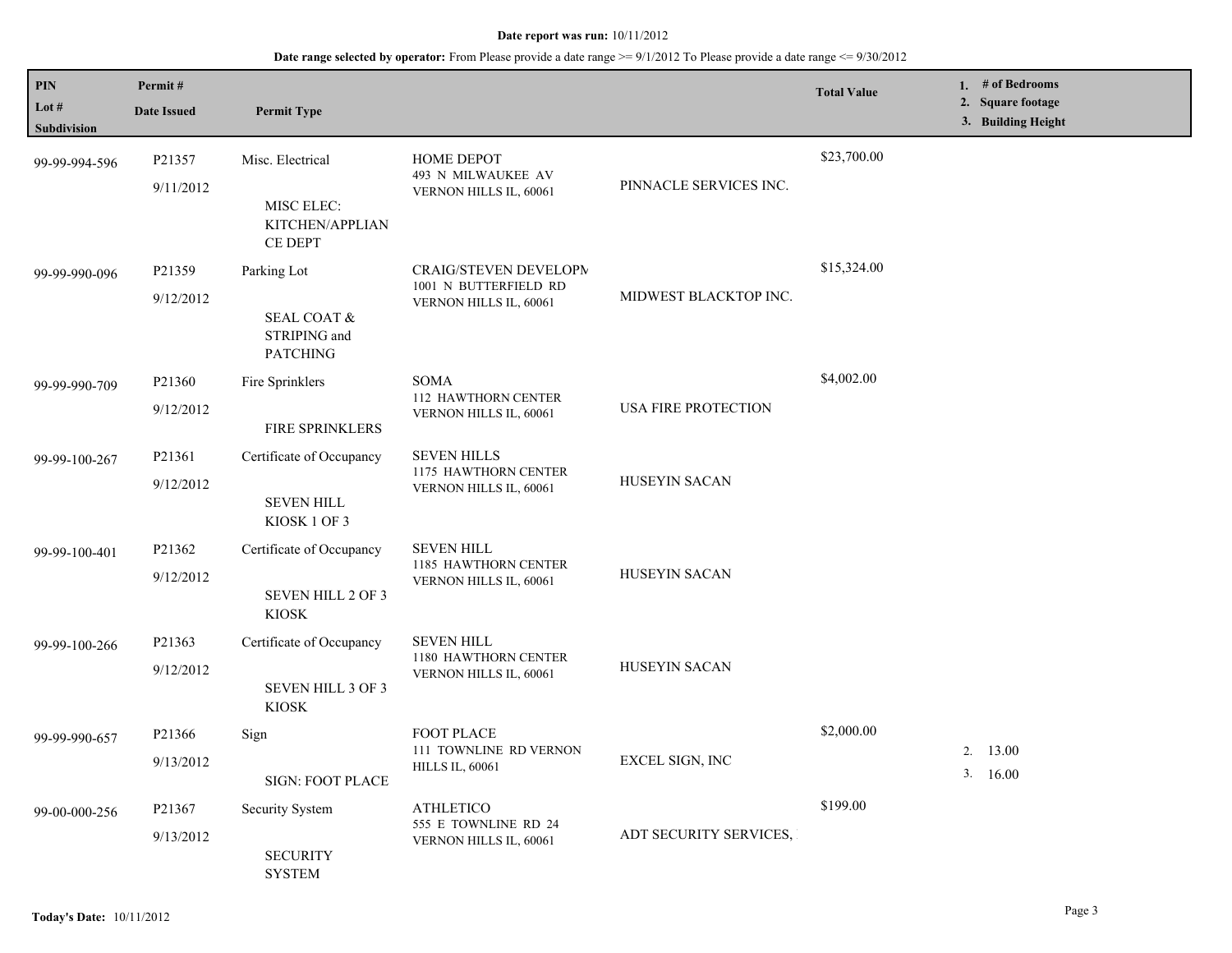| $\mathbf{PIN}$<br>Lot #<br><b>Subdivision</b> | Permit#<br><b>Date Issued</b> | <b>Permit Type</b>                                                                                                               |                                                                                 |                        | <b>Total Value</b> | 1. # of Bedrooms<br>2. Square footage<br>3. Building Height |
|-----------------------------------------------|-------------------------------|----------------------------------------------------------------------------------------------------------------------------------|---------------------------------------------------------------------------------|------------------------|--------------------|-------------------------------------------------------------|
| 15-10-302-049                                 | P21368<br>9/13/2012           | Certificate of Occupancy<br>CO: CHEMICAL<br>LIGHT (STORAGE)                                                                      | CHEMICAL LIGHT (STORAC<br>880 CORPORATE WOODS<br>PKWY VERNON HILLS IL,<br>60061 | CHEMICAL LIGHT (STORAC |                    |                                                             |
| 15-09-401-075                                 | P21369<br>9/13/2012           | Parking Lot<br><b>REPLACE</b><br>PORTION OF<br>PARKING LOT<br>CRACKFILLING,<br>SEALCOAT, STRIP<br><b>EXISTING</b><br>PARKING LOT | MITSUBISHI ELEC AUTOM/<br>500 CORPORATE WOODS<br>PKWY VERNON HILLS IL,<br>60061 | A & A CONTRACTORS, INC | \$82,233.00        |                                                             |
| 99-99-990-709                                 | P21370<br>9/13/2012           | Fire Alarm<br><b>FIRE ALARM</b>                                                                                                  | <b>SOMA</b><br>112 HAWTHORN CENTER<br>VERNON HILLS IL, 60061                    | ESSCOE, LLC            | \$3,500.00         |                                                             |
| 99-99-101-257                                 | P21372<br>9/13/2012           | <b>Commercial Alteration</b><br><b>EXPAND SUITE 110</b><br><b>INTO SUITE 120</b>                                                 | VALUE PART, INC<br>945 LAKEVIEW PKY suite 110<br>VERNON HILLS IL, 60061         | 945 LAKEVIEW PARTNERSH | \$2,000.00         |                                                             |
| 99-00-000-216                                 | P21373<br>9/14/2012           | Sign<br>$SIGN$ :<br><b>SILVERBERG'S</b><br>DELI                                                                                  | <b>SILVERBERG'S DELI</b><br>701 N MILWAUKEE AVE<br>268 VERNON HILLS IL, 60061   | CHICAGO SIGN GROUP LLC | \$2,000.00         | 2. 21.00<br>3.40.50                                         |
| 99-99-100-268                                 | P21374<br>9/14/2012           | Certificate of Occupancy<br>CO: SPIRIT<br><b>HALLOWEEN</b>                                                                       | SPIRIT HALLOWEEN<br>413 N MILWAUKEE AVE<br>unit 100 VERNON HILLS IL,<br>60061   |                        |                    |                                                             |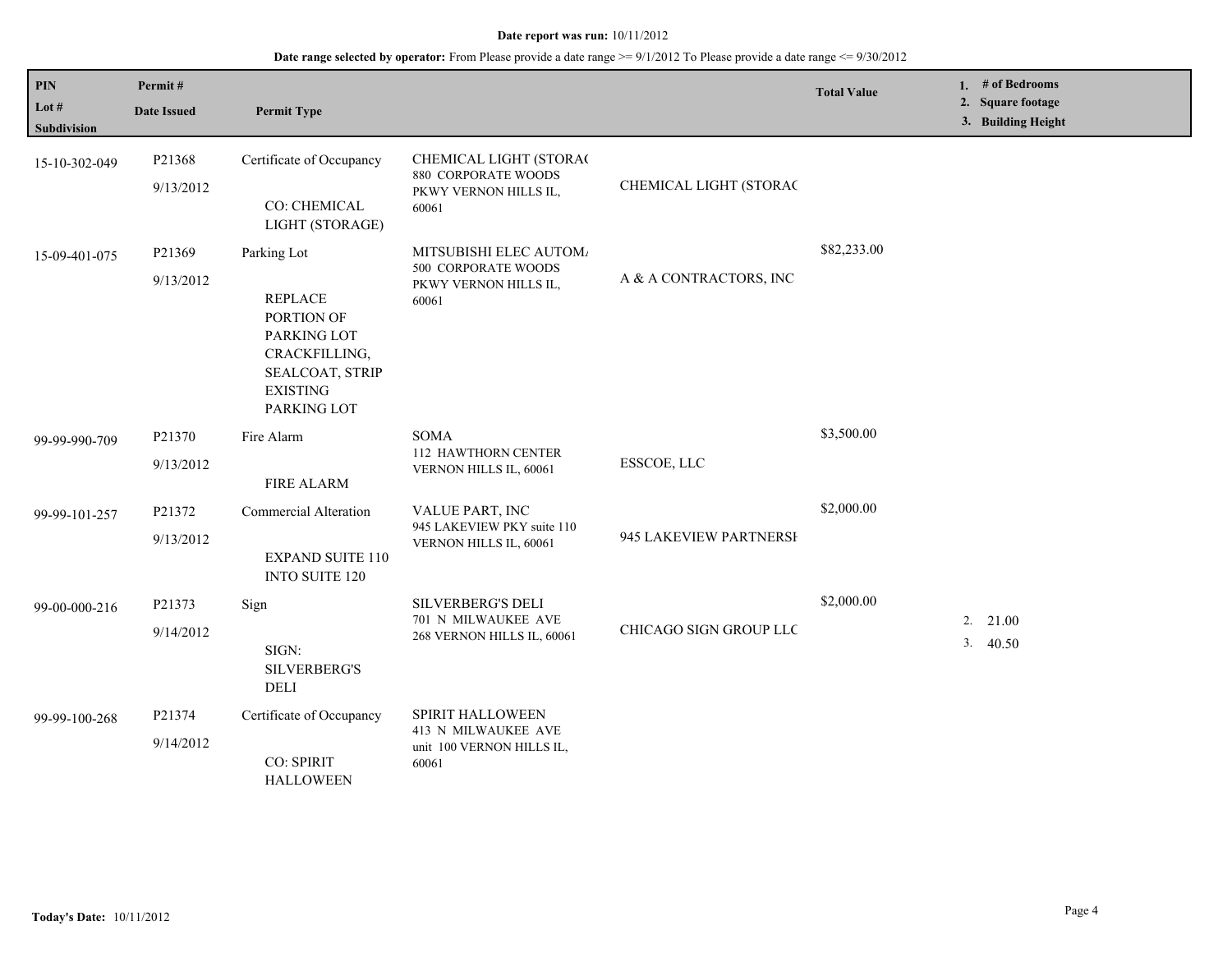| <b>PIN</b><br>Lot $#$<br><b>Subdivision</b> | Permit#<br><b>Date Issued</b> | <b>Permit Type</b>                                                                                            |                                                                             |                         | <b>Total Value</b> | 1. # of Bedrooms<br>2. Square footage<br>3. Building Height |
|---------------------------------------------|-------------------------------|---------------------------------------------------------------------------------------------------------------|-----------------------------------------------------------------------------|-------------------------|--------------------|-------------------------------------------------------------|
| 99-99-993-399                               | P21375<br>9/14/2012           | Misc. Electrical<br><b>INSTALLATION OF</b><br>$(1)$ 20 a<br>RECEPTACLE AND<br>$(1)$ 30 a<br><b>RECEPTACLE</b> | <b>SUPER TARGET</b><br>313 TOWNLINE RD VERNON<br><b>HILLS IL, 60061</b>     | LIN ROGERS ELECTRICAL ( | \$975.00           |                                                             |
| 99-99-101-558                               | P21379<br>9/17/2012           | <b>Commercial Alteration</b><br>OFFICE DEPOT<br>COMMERCIAL<br><b>ALTERATION</b>                               | OFFICE DEPOT<br>701 N MILWAUKEE AVE 168<br>VERNON HILLS IL, 60061           | PK CONSTRUCTION         | \$140,000.00       |                                                             |
| 99-99-992-552                               | P21382<br>9/17/2012           | Certificate of Occupancy<br><b>PEGASUS</b><br><b>GALLERY</b>                                                  | PEGASUS GALLERY<br>228 HAWTHORN CENTER<br>VERNON HILLS IL, 60061            | PEGASUS GALLERY         |                    |                                                             |
| 99-99-993-036                               | P21385<br>9/18/2012           | Parking Lot<br>PARKING LOT -<br>PAVING, SEALCOA<br>TING, CRACKFILLI<br>NG & STRIPING                          | WINDY CITY NOVELTIES<br>300 N LAKEVIEW PKY<br>VERNON HILLS IL, 60061        |                         | \$4,750.00         | $2. \quad 3,711.00$                                         |
| 99-99-995-467                               | P21387<br>9/18/2012           | Parking Lot<br>PARKING LOT 2012                                                                               | LLC LAKEWOOD VILLAS<br>900 LAKESIDE DR VERNON<br><b>HILLS IL, 60061</b>     | MANCILLA CONTRACTORS    | \$4,960.00         |                                                             |
| 99-99-999-687                               | P21392<br>9/19/2012           | Parking Lot<br>PARKING LOT                                                                                    | JIM FABIAN & ASSOCIATES<br>300 E CENTER DR VERNON<br><b>HILLS IL, 60061</b> | <b>DUPAGE PAVEMENT</b>  | \$43,590.00        |                                                             |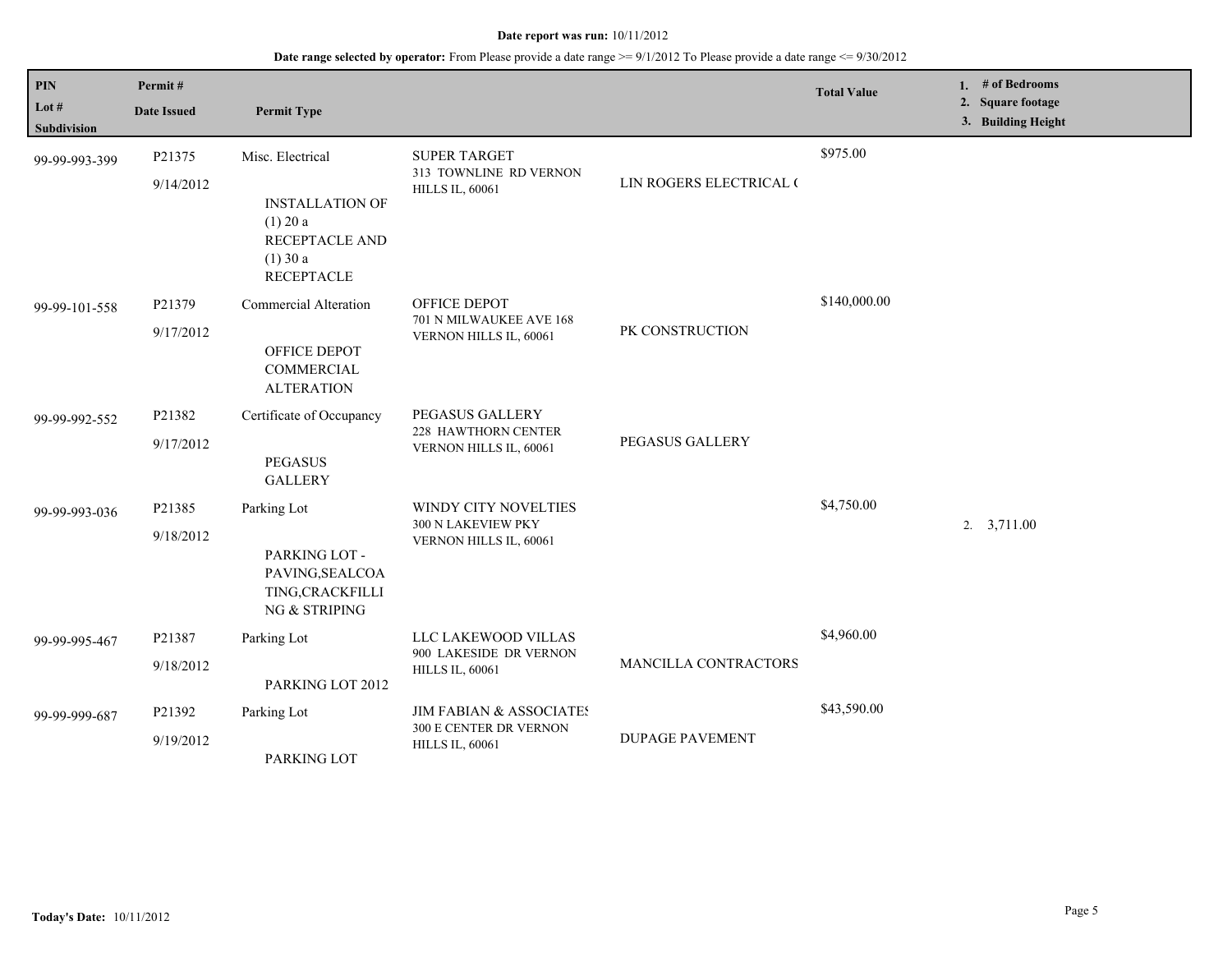| $\mathbf{PIN}$<br>Lot #<br>Subdivision | Permit#<br><b>Date Issued</b> | <b>Permit Type</b>                                                                                                                                                   |                                                                                    |                                           | <b>Total Value</b> | # of Bedrooms<br>1.<br>2. Square footage<br>3. Building Height |
|----------------------------------------|-------------------------------|----------------------------------------------------------------------------------------------------------------------------------------------------------------------|------------------------------------------------------------------------------------|-------------------------------------------|--------------------|----------------------------------------------------------------|
| 99-99-994-142                          | P21393<br>9/19/2012           | Misc. Commercial<br><b>INSTALL</b><br><b>DEMISING WALL</b><br>AND NEW LIGHT<br><b>FIXTURES IN</b><br><b>WAREHOUSE</b>                                                | POWERLINK ELECTRIC<br><b>400 CORPORATE WOODS</b><br>PKWY VERNON HILLS IL,<br>60061 | ENGINEERED SERVICES, IN                   | \$15,000.00        |                                                                |
| 99-99-996-610                          | P21394<br>9/19/2012           | Sewer Repair<br><b>SEWER REPAIR</b>                                                                                                                                  | 1120 S MILWAUKEE AV<br>VERNON HILLS IL, 60061                                      | PHIL'S PLUMBING & LOCAT<br><b>SVC INC</b> | \$1,950.00         |                                                                |
| 99-00-000-242                          | P21395<br>9/20/2012           | Sign<br><b>TWO</b><br><b>BANNER/SIGNS</b><br><b>TEMPORARY</b><br>signs installed in 2011<br>without permit<br>approval.<br>Penalty & sign fees<br>paid for 9/20/2012 | <b>HALLOWEEN WAREHOUSE</b><br>701 N MILWAUKEE AVE<br>364 VERNON HILLS IL, 60061    | HALLOWEEN WAREHOUSE                       | \$1,000.00         | 3.4.00                                                         |
| 15-04-107-005                          | P21396<br>9/20/2012           | Sign<br><b>SIGNS FOR SILK:</b><br>MONUMENT,<br>WALL, AWNINGS                                                                                                         | $\textsc{SILK}$<br><b>4 PHILLIP RD VERNON</b><br><b>HILLS IL, 60061</b>            | <b>SIGN CENTRAL</b>                       | \$6,000.00         |                                                                |
| 99-99-991-973                          | P21397<br>9/20/2012           | Misc. Electrical<br><b>LOW VOLTAGE</b><br><b>BURGLAR ALARM</b><br>AND ACCESS<br><b>CONTROL</b>                                                                       | INCREDIBLE TECHNOLOGI<br>200 CORPORATE WOODS<br>PKWY VERNON HILLS IL,<br>60061     | TYCO INTEGRATED SECUR                     | \$46,810.00        |                                                                |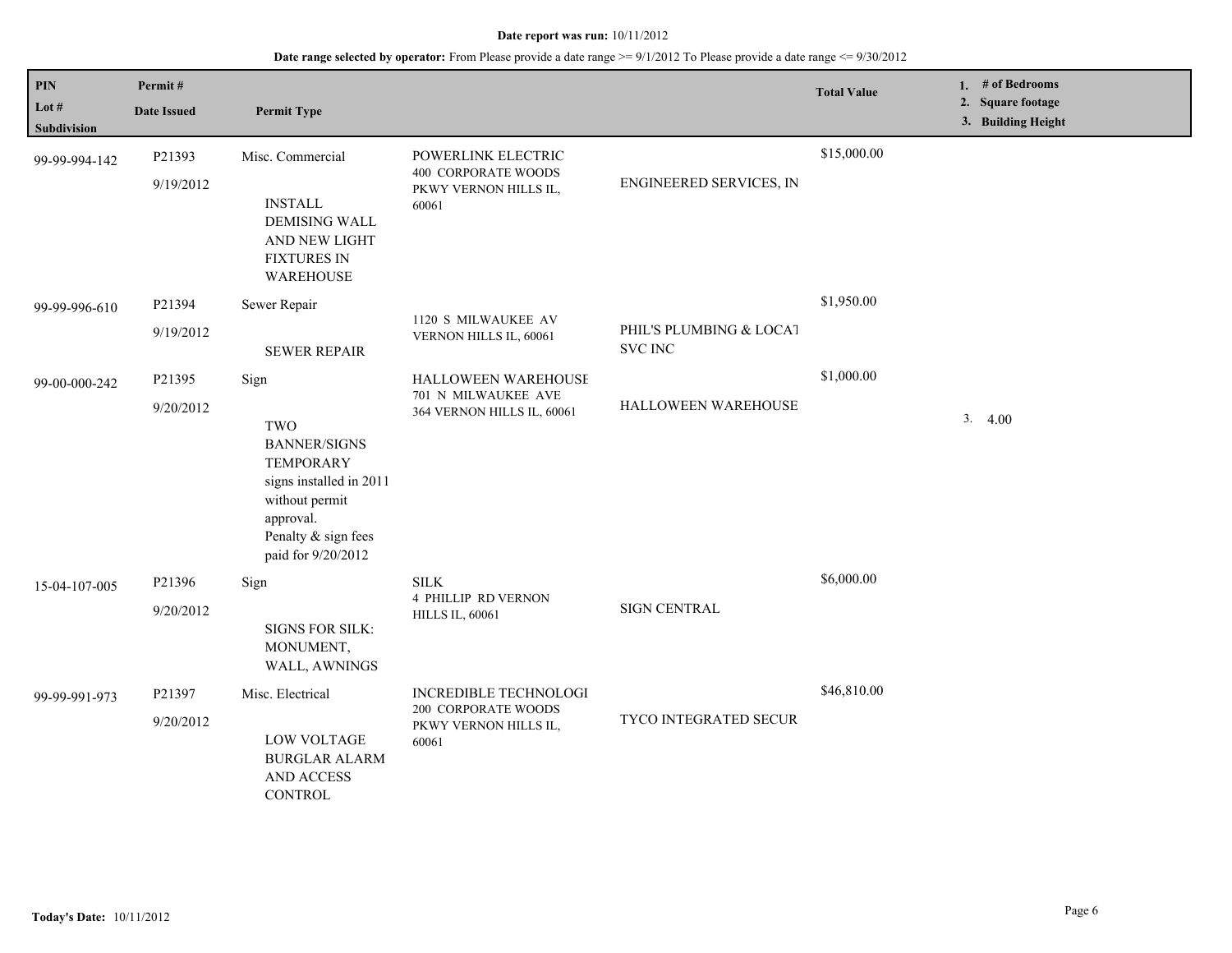| PIN<br>Lot $#$<br>Subdivision                    | Permit#<br><b>Date Issued</b>   | <b>Permit Type</b>                                                          |                                                                               |                                        | <b>Total Value</b> | 1. # of Bedrooms<br>2. Square footage<br>3. Building Height |
|--------------------------------------------------|---------------------------------|-----------------------------------------------------------------------------|-------------------------------------------------------------------------------|----------------------------------------|--------------------|-------------------------------------------------------------|
| 15-04-202-030                                    | P21399<br>9/20/2012             | Parking Lot<br>PARKING LOT<br>PATCHWORK,<br>SEALCOAT,<br><b>STRIPE 2012</b> | DIAMOND BLADE WAREH(<br>588 N LAKEVIEW PKY<br>VERNON HILLS IL, 60061          | DIAMOND BLADE WAREHO                   | \$5,637.00         |                                                             |
| 99-99-999-309                                    | P <sub>21400</sub><br>9/20/2012 | Sign<br><b>SIGNS: WALL</b>                                                  | <b>EXTENDED STAY AMERICA</b><br>215 MILWAUKEE AVE<br>VERNON HILLS IL, 60061   | <b>SOUTH WATER SIGNS</b>               | \$1,500.00         | 3 <sub>1</sub><br>49.00                                     |
| 99-99-999-509                                    | P21402<br>9/21/2012             | Fire Alarm<br><b>FIRE ALARM</b>                                             | FANZZ<br><b>620 HAWTHORN CENTER</b><br>VERNON HILLS IL, 60061                 | ESSCOE, LLC                            | \$3,500.00         |                                                             |
| 99-99-100-577                                    | P21403<br>9/21/2012             | Certificate of Occupancy<br>CO:<br><b>I-ACCESSORIES</b>                     | <b>I-ACCESSORIES</b><br>2065 HAWTHORN CENTER<br>VERNON HILLS IL, 60061        |                                        |                    |                                                             |
| 15-04-201-049                                    | P21404<br>9/21/2012             | Parking Lot<br>PARKING LOT<br><b>ASPHALT</b><br><b>PATCHING</b>             | AMC SHOWPLACE THEATR<br>555 N LAKEVIEW PKY<br>VERNON HILLS IL, 60061          | <b>ALM GROUP</b>                       | \$15,000.00        |                                                             |
| 99-99-999-510<br>81-84<br><b>CORPORATE WOODS</b> | P21405<br>9/21/2012             | Parking Lot<br>PARKING LOT<br>SEALCOAT,<br><b>STRIPE 2012</b>               | <b>SMITHS MEDICAL</b><br>330 CORPORATE WOODS<br>PKY VERNON HILLS IL, 60061    | 81-84<br><b>KAPLAN PAVING</b>          | \$3,100.00         |                                                             |
| 99-00-000-216                                    | P21406<br>9/21/2012             | Fire Sprinklers<br>FIRE SPRINKLER                                           | <b>SILVERBERG'S DELI</b><br>701 N MILWAUKEE AVE<br>268 VERNON HILLS IL, 60061 | METROPOLITAN FIRE<br><b>PROTECTION</b> | \$950.00           |                                                             |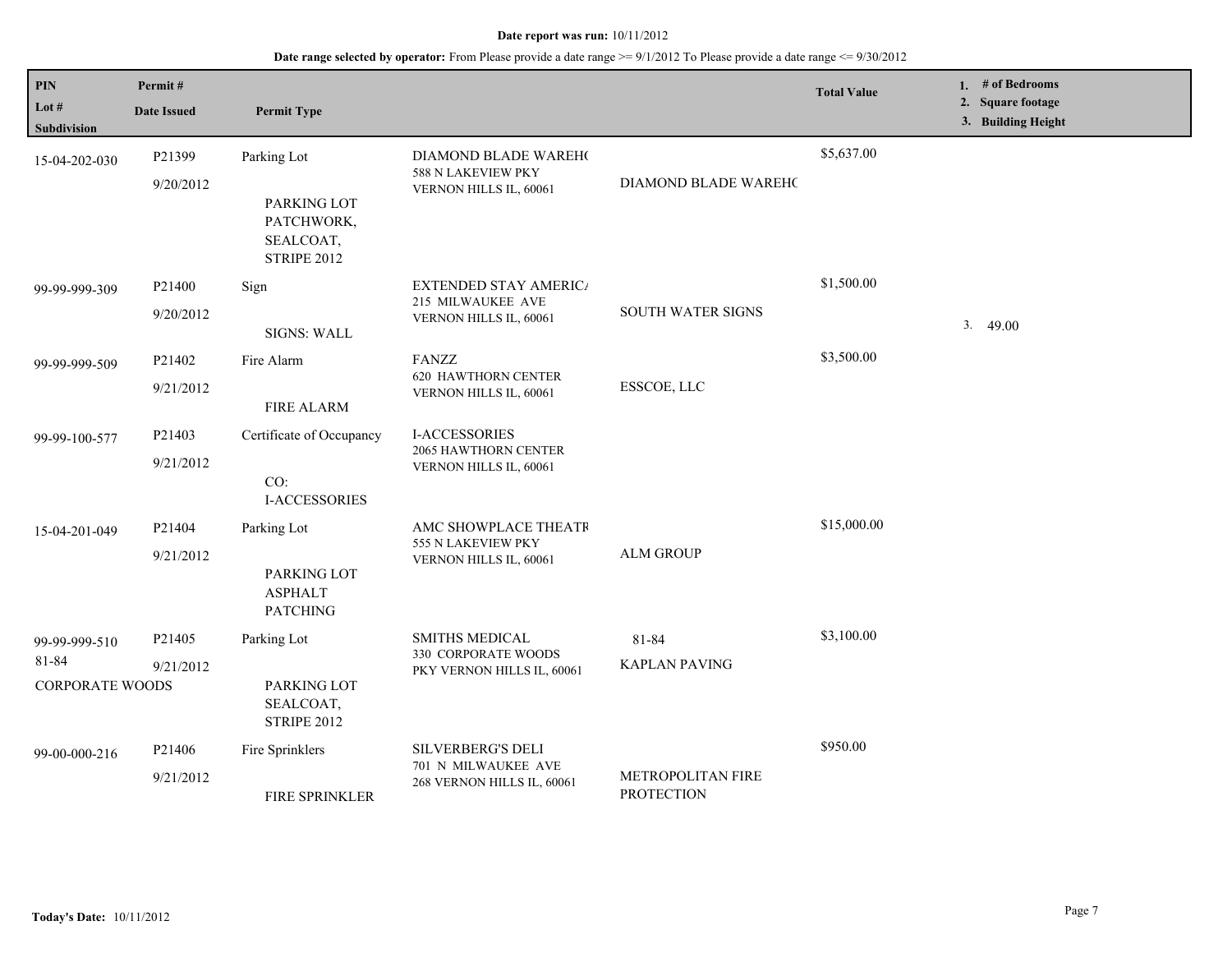| <b>PIN</b><br>Lot $#$<br>Subdivision | Permit#<br><b>Date Issued</b> | <b>Permit Type</b>                                                                                                                                                                 |                                                                              |                                              | <b>Total Value</b> | 1. # of Bedrooms<br>2. Square footage<br>3. Building Height |
|--------------------------------------|-------------------------------|------------------------------------------------------------------------------------------------------------------------------------------------------------------------------------|------------------------------------------------------------------------------|----------------------------------------------|--------------------|-------------------------------------------------------------|
| 99-99-101-194                        | P21408<br>9/24/2012           | Commercial Alteration<br><b>INTERIOR</b><br><b>BUILDOUT:</b><br><b>KRISER'S PET</b><br><b>FOOD</b>                                                                                 | KRISER'S PET FOOD STORE<br>1640 MILWAUKEE unit 300<br>VERNON HILLS IL, 60061 | MOR CONSTRUCTION LLC                         | \$75,000.00        |                                                             |
| 99-99-992-381                        | P21409<br>9/24/2012           | Misc. Commercial<br>COSMETIC<br><b>UPGRADE: KAY</b><br><b>JEWELERS</b>                                                                                                             | <b>KAY JEWELERS</b><br>216 HAWTHORN CENTER<br>VERNON HILLS IL, 60061         | JENCEN ARCHITECTURE                          | \$30,000.00        |                                                             |
| 99-99-990-067                        | P21410<br>9/24/2012           | Fire Alarm<br><b>FIRE ALARM</b>                                                                                                                                                    | DEERPATH CHIROPRACTIC<br>10 PHILLIP RD 119 VERNON<br><b>HILLS IL, 60061</b>  | <b>INTERNATIONAL FIRE</b><br>EQUIPMENT CORP. | \$3,500.00         |                                                             |
| 15-10-303-001                        | P21411<br>9/24/2012           | Fire Sprinklers<br><b>FM200</b><br><b>SUPPRESSION</b><br><b>SYSTEM</b>                                                                                                             | SCOTSMAN INC.<br>775 CORPORATE WOODS<br>PKWY VERNON HILLS IL,<br>60061       | <b>INTERNATIONAL FIRE</b><br>EQUIPMENT CORP. | \$18,625.00        |                                                             |
| 99-99-995-319                        | P21417<br>9/25/2012           | Security System<br><b>EAS PEDESTAL</b><br><b>SYSTEM</b>                                                                                                                            | ADVANCED WIRING SOLUT<br>811 HAWTHORN CENTER<br>VERNON HILLS IL, 60061       |                                              | \$900.00           |                                                             |
| 99-99-101-201                        | P21420<br>9/25/2012           | Parking Lot<br><b>MARIANO'S</b><br><b>ADDITIONAL</b><br>PARKING LOTS -<br><b>3RD PARKING</b><br>LOT/11 1730 MILW<br>& 4TH PARKING<br>LOT/12 1680 MILW<br>ARE UNDER THIS<br>PERMIT. | MARIANO'S 3RD PARKING<br>1730 MILWAUKEE VERNON<br><b>HILLS IL, 60061</b>     |                                              | \$356,471.00       | 2. 82,328.00                                                |